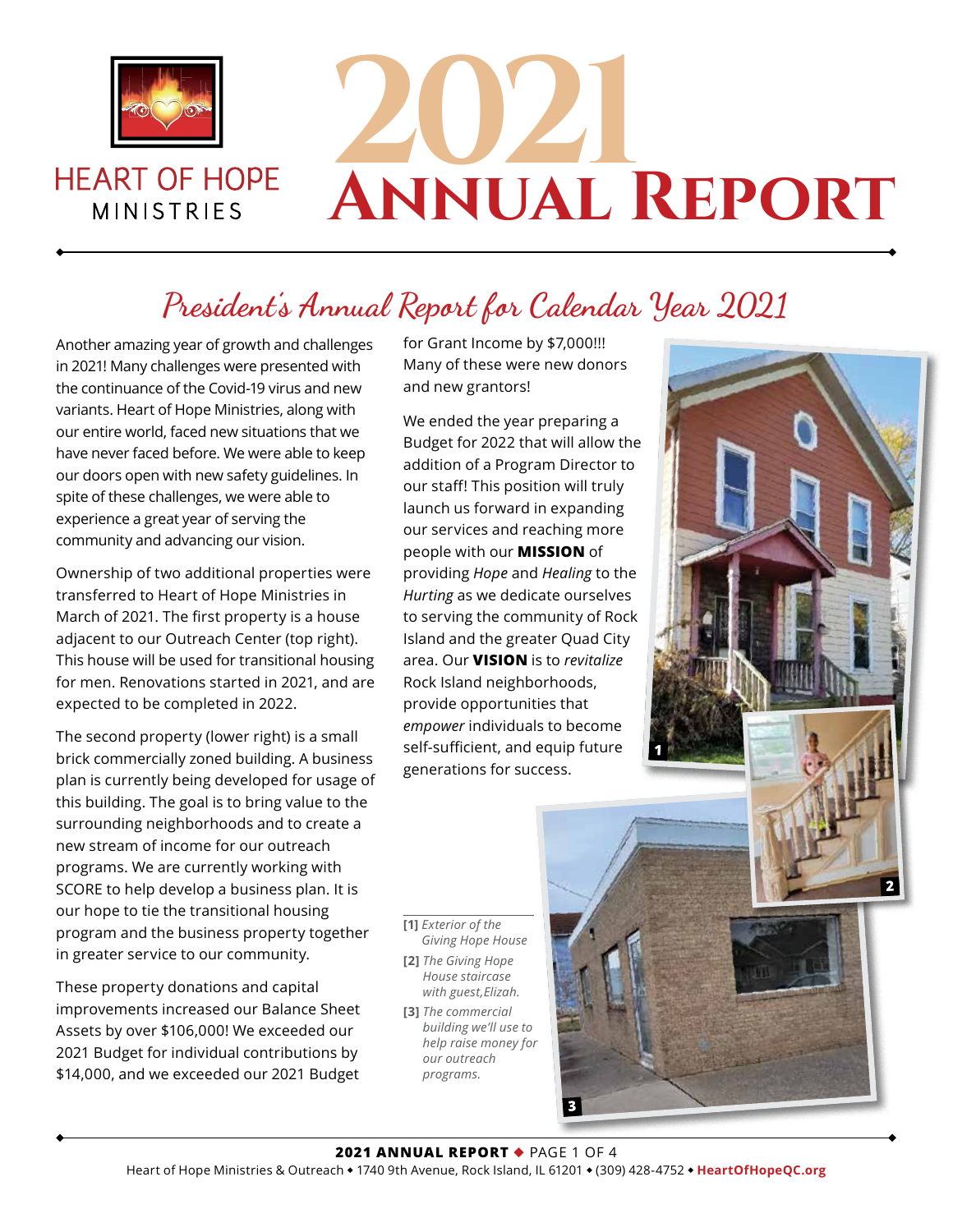

#### **A Recap of Special Events In 2021:**

- Several event fundraisers were held to generate funding for our Giving Hope House renovations. This included Birdies for Charity, Facebook Campaigns, an on-line Hope Auction, and "30 Days of Thanks" **[1]** through social media postings.
- Quarterly newsletters were created and mailed out with the professional services of marketing volunteer, Scott Kelty. MailChimp was used to send out emails about happening events.
- Great meetings took place with City Alderman, City Economic Development Personnel, other non-profit leaders, ministry leaders, law enforcement leaders, and business owners.
- In February, the Rock Island Public Library hosted a Community Comforts Drive on our behalf. They collected a truck full of toiletry items **[2]**. Channel 4 News attended the pickup of the items and showed this on their evening news.
- An Outdoor Community Showcase **[3]** was hosted in September which featured free food, clothing, games and prizes for adults and children. A host of neighbors and other community leaders attended.
- In September, Heart of Hope Ministries participated in the Martin Luther King Jr. Family Fun Day Parade. We were able to enter our Box Truck **[4]** and Passenger Van. An information table was also set up at the **MLKJ Center.**
- In October, I had the honor of being presented the QC Hometown Hero Award **[5]** by Channel 6 News Anchor Joey Donia and Davenport business ServPro! This honor gave Heart of Hope great TV news coverage!
- Also in October, our Fundraiser Committee Chair, Meecheeca McNeal and myself appeared on Paula Sands, Channel 6 TV show, promoting our Hope Auction Fundraiser Event. This was a wonderful opportunity to expose our outreach work to a new audience.
- In December, the QC Plus 60 Club presented Heart of Hope Ministries with a check for our services to the elderly and disabled. An article about our services to the community was featured in the Sunday QC Times/Dispatch/Argus Newspaper. The article included a picture of myself being presented the check.

### **Heart of Hope Ministries continues to partner with these agencies:**

- **Christian Care Men's Rescue Mission** (sharing of excess food and clothing donations) and serving meals and providing a chaplain once a month.
- **Christian Friendliness Youth Hope** (support of 1 youth for Summer Camp)
- **Royal Neighbors Chapter 20067** Heart of Hope has a chapter relationship with this organization that provides \$700 quarterly for our Food Pantry and offers \$1,000 annually for matching grant fundraisers.
- **Churches United** our Food Pantry is listed as an agency under their umbrella. Food resources are made available to us as they receive them.
- **River Bend Food Bank** in Davenport is where we purchase food weekly for our pantry. Food is purchased at a maximum price of 18 cents per pound. We currently receive (EFP) Emergency Food Program delivery once a month of free food items.
- **Midwest Food Bank** from Peoria, IL is also a wonderful source of free food distributed monthly in our area. This is picked up at the Quad Cities Expo Center and provides a great boost in food supplies for the pantry.
- We are grateful to our food pantry weekly food donors: **Little Caesars Pizza** in Rock Island, and **HyVee Food Stores** on Locust Street in Davenport that donates bread and pastries weekly. We also receive fresh eggs weekly (in season) from 2 area farmers.
- **Underwear Because We Care** organization continues to provide new underwear yearly.
- **Modern Woodmen of America Chapter 26, The Rock Island Public Library, The Rock Island Eagles Club, Rock Island High School Class of 1961,** and **The Rock Island Rotary Club** have all donated toiletry items and clothing items in 2021.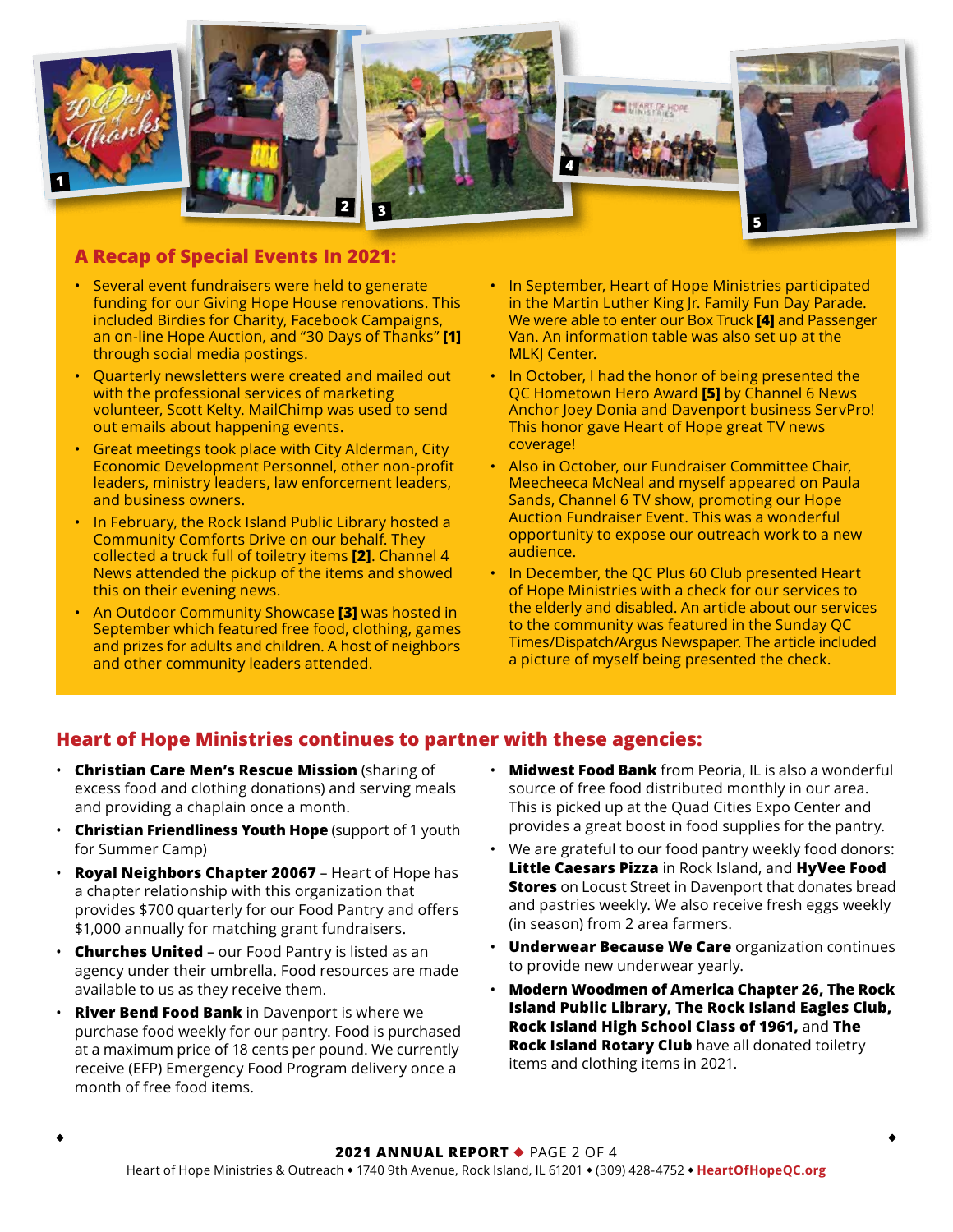**FOOD PANTRY:** In 2021 our Food Pantry served **3,072** visitors to our pantry, and made **1,461** deliveries to the elderly and disabled. This totaled 4,303 people served, and represents an *increase of 230 from 2020!* These visitors reported **9,515** family members in their households. **Over 226,000 pounds of food was given to these needy families.** Since opening our Food Pantry in May of 2014, we have served 17,744 visitors, representing 60,144 family members! Another amazing fact is that we reduced our cost of food purchased by \$1,878 and were able to distribute healthy meats, produce, dairy items, canned and boxed food items, and toiletries, for only \$.56 per individual served!!!

**CLOTHING MINISTRY:** Pre-Covid 19, our clothing ministry had an average of 25 visitors per month, estimating about 300 visitors per year. We learned to be innovative, and put our clothing and small household items outside on Thursdays, allowing food pantry visitors to select clothing when they came for food. Hundreds of clothes were given away, and they came from an abundant supply brought in from numerous donors. Neighborhood youth were able to select school clothing items, including shoes, socks, underwear, coats, gloves, and hats.

**YOUTH OUTREACH MINISTRY:** Due to the continued impact of Covid, we haven't been able to restart our neighborhood youth program. But we *have* been able to give food and clothing items directly to many of the young people who live near our Outreach Center. Many of these young people are from large African families, refugees to our communities, and have very limited financial resources. **2**

**ADULT OUTREACH PROGRAMS:** We are a member of *Quad Cities Advocates for Second Chances.* This organization partners with other nonprofits to maintain programs offering a hand up to those who have been inmates in the criminal justice system. The organization meets bi-monthly, and networks to strengthen our resources offered to these returning citizens. Our computer lab has been used by individuals to look for job opportunities, type up resumes, and search for information. We have seen some of our frequent volunteers obtain employment due to these resources.

- **[1]** *Volunteer Michael Bryant serving the Food Pantry visitors.*
- **[2]** *We are lucky enough to partner with suppliers so we can offer our guests nourishing, healthy fruits and vegetables.*
- **[3]** *We also know that good quality protein is essential for good nutrition, and we are fortunate enough to receive donations that make this possible.*
- **[4]** *We adapted our Clothing Ministry to the realities of Covid by bringing clothing and small household items outside for food pantry visitors to choose from.*
- **[5]** *We were able to provide food and clothing to an African family that visited.*

**4**

**5**

**1**

**3**